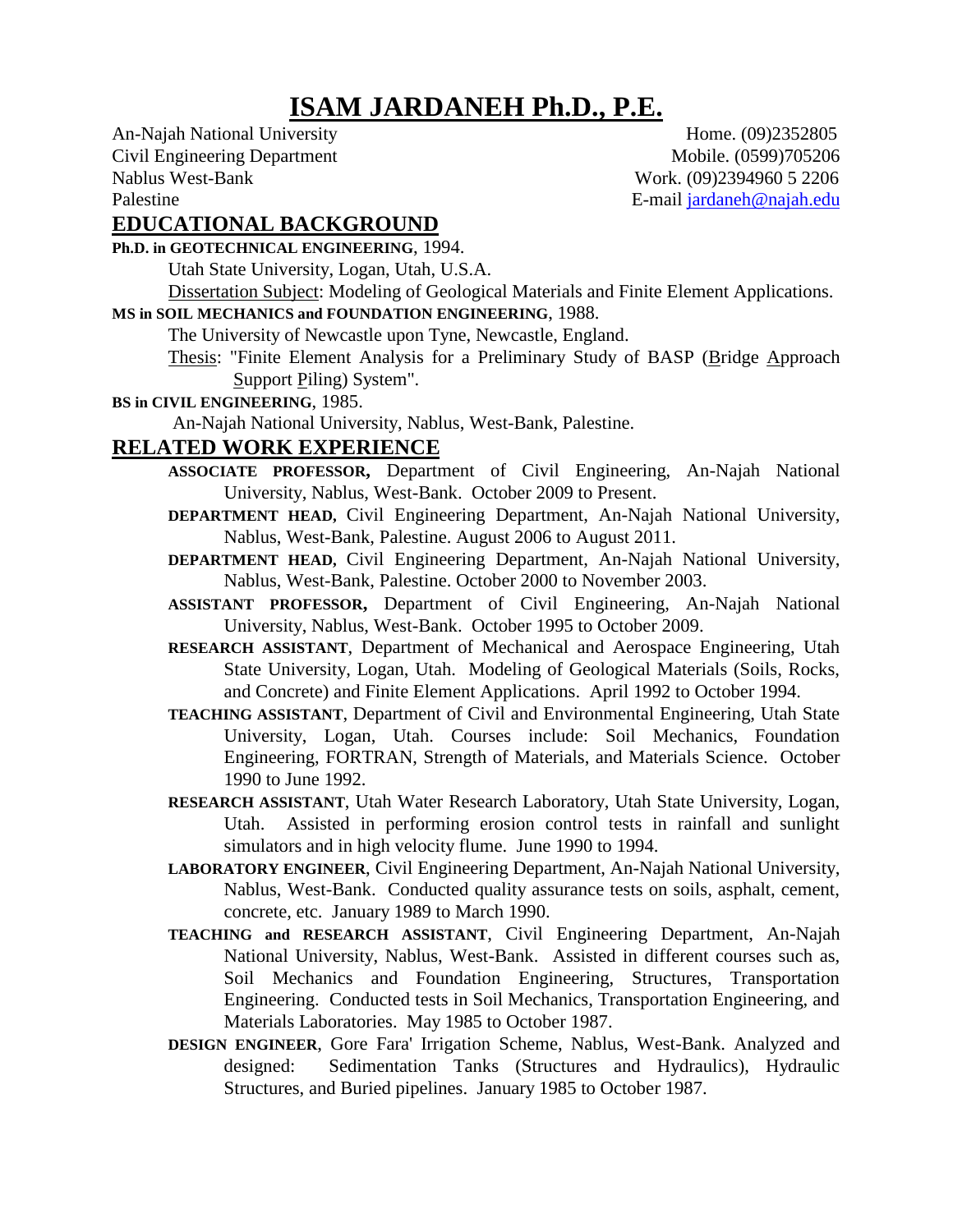### **AREA OF INTEREST**

- Finite Element Modeling, Constitutive Laws, and Computer Methods in Geotechnical Engineering.
- Finite Element Analysis of Soil-Structure Interactions.
- Soil Reinforcement Techniques for Retaining Walls and Embankments.
- Earth Retaining Structures.
- Settlement Analysis of Foundations on Soft and Granular Soils.
- Laboratory and Field Testing in Geotechnical Engineering.
- Rock Engineering and Rock Mechanics.
- Geotechnical Earthquake Engineering.
- Soil Improvement Techniques.
- Geoenvironmental Technology.

### **PUBLISHED PAPERS AND REPORTS**

- Jardaneh, I., Al-Dabbeek J. and Al-Sahili K., **Slope Instability of Nablus – Al-Bathan Road,** to be published, International Conference on Civil Engineering, ICCE, 28- 30, October, 2013, Al Bireh, Palesitne.
- Asma L., Hijazi I. and Jardaneh, I., **Generating a geotechnical map for the city of Nablus by means of GIS software**, to be published, International Conference on Civil Engineering, ICCE, 28-30, October, 2013, Al Bireh, Palesitne.
- Al-Dabbeek, J. and Jardaneh, I. **Slope Stability Analysis and Landsliding Studies Based on Geophysical Seismic Exploration,** UNESCO Sub-RELEMR International Workshop, 5-6 November 2012, Cyprus Geological Survey Department – GSD, Larnaca – Cyprus.
- El-Kelani, R. and Jardaneh, I. **Surface Soil Effect Using Microtremer Observations in Nablus City, Palestine,** Journal of Islamic University, Gaza, Natural Sciences and Engineering, Volume 19, Number 2, pp 99 - 112, 2011.
- Jardaneh, I, **Simplified Analysis and Design of Bored Cast in-situ Reinforced Concrete Cantilever Sheet Pile Walls in Clayey Soils,** Journal of Islamic University, Gaza, Natural Sciences and Engineering, Volume 17, Number 1, June, 2009.
- Jardaneh, I, **Geothecnical Map for Nablus City, Palestine,** Journal of An-Najah National University, Natural Sciences, Vol. 21, 2007.
- Jardaneh, I, **Assessment of Local Excavation Systems: A Case Study of Nablus City, Palestine,** Journal of An-Najah National University, Natural Sciences, Vol. 20, 2006.
- Jardaneh, I., Dabeek, J., and Al-Jwahari, A., **Landslides in the White Mountain (Geotechnical Studies and Engineering Tests),** Journal of Al-Azhar University, Gaza, Vol. 7, No. 2, 2004.
- Jardaneh, I., **Evaluation of Ground Response Due to Earthquakes – Case Study,** Journal of Applied Sciences 4 (3): 364-368, 2004.
- Jardaneh, I., Dabeek, J., and Al-Jwahari, A., **Landslides in the White Mountain (Geotechnical Studies and Landslides Corrections),** Engineering Tests and Developments in Construction Industry Seminar, Beirzeit University, Beirzeit, Palestine, 1998.
- Jardaneh, I., Dabeek, J. and Jawharee A., **Landslides at Al-Jabal Al-Abiadh, Nablus.,** *Report presented to Municipality of Nablus,* Nablus, West-Bank, Palestine. 1996.
- Jardaneh, I., Fronk, T. H., and Anderson, L. R., **A Modified Cap Model Implemented in**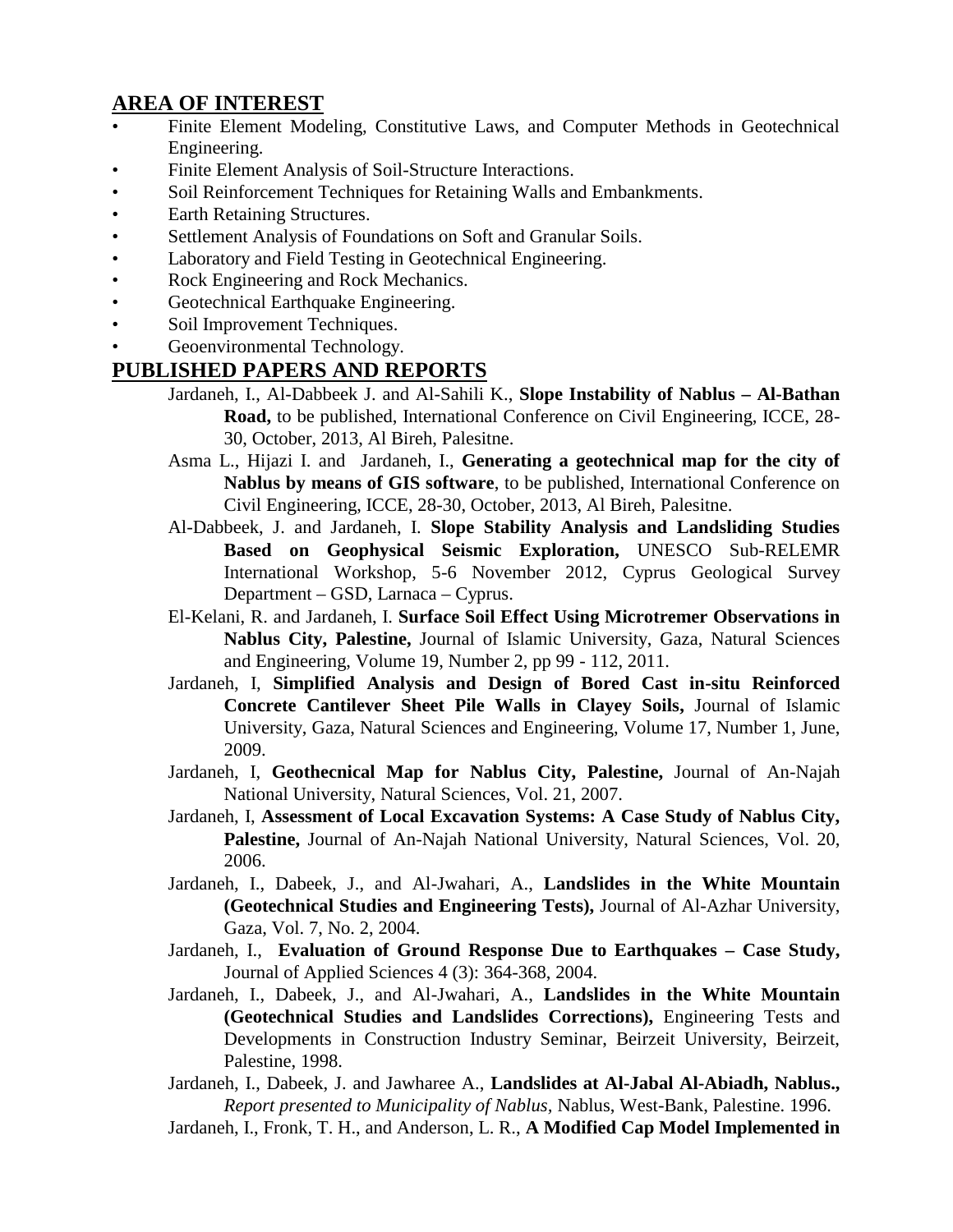**DYNA-3D,** *30th Symposium on Engineering Geology and Geotechnical Engineering*, Boise state University, Boise, Idaho, 1994.

- Jardaneh, I., Fronk, T. H., and Anderson, L. R., **Developments and Shortcomings of the Cap Model Implemented in the Finite Element Method for Modeling Geological Materials**, *29th Symposium on Engineering Geology and Geotechnical Engineering*, University of Nevada, Reno, Nevada, 1993.
- Jardaneh, I., and Fronk, T. H., **Use of the Cap Model in Rock Mechanics,** D. G. I. Report, 1992.
- Fronk, T. H., Jardaneh, I., and Jorgensen, B., **Assessment of Finite Element Codes Capabilities to Solve Rock Mechanics Problems**, D. G. I. Report, 1992.
- Jardaneh, I. G., and Jones, C.J.F.P., **Finite Element Analysis for a Preliminary Study of BASP (Bridge Approach Support Piling) System**, Imperial Chemical Industries PLC (ICI) Report, 1988.

#### **CONSULTANCY WORK**

- Geotechnical Engineering Consultant, Massar Company, Ramallah, Palesitne (through the University) for establishing the new City called Rawabi Community (2008 to 2010).
- Geotechnical Engineering Consultant, Construction and Transportation Research Center, An-Najah National University, Nablus, Palestine. (2000 to present).
- Geotechnical Engineering Consultant, Earth Sciences and Seismic Engineering Center, An-Najah National University, Nablus, Palestine. (1998 to present).
- Geotechnical Engineering Consultant, Engineering Works Department, An-Najah National University, Nablus, Palestine. (1994 to present).

#### **The above consultancy work are include but not limit to the following tasks:**

- Analysis and correction measures of Landslides in Al-Bathan Road, Nablus, Palestine, 2012.
- Analysis and correction measures of Landslides in Dair Sharaf Bezaria Road, Nablus, Palestine, 2011.
- Analysis and correction measures of Landslides in the White Mountain, Nablus, Palestine, 1996.
- Site investigation for Jawwal Tower, including design of sheet piles, Al-masaken Al- Shaabieh, Nablus, Palestine, 2001.
- Site Investigation for Al-Judideh and Sirees Earth Dams, Marj Sanour, Jenin, Palestine, 2001.
- Site investigation for Al-Quran Al-kareem radio tower, Nablus, Palestine, 2006.
- Stability Analysis for several sites in Nablus District, Palestine.
- Analysis and Design of several Sheet Pile projects (Excavation Support).
- Site Investigation for several sites in Palestine, such as:
	- o Jenin Refugee Camp
	- o Jenin Industrial Zone
	- o Nablus New Municipality Building
	- o Several Commercial Buildings